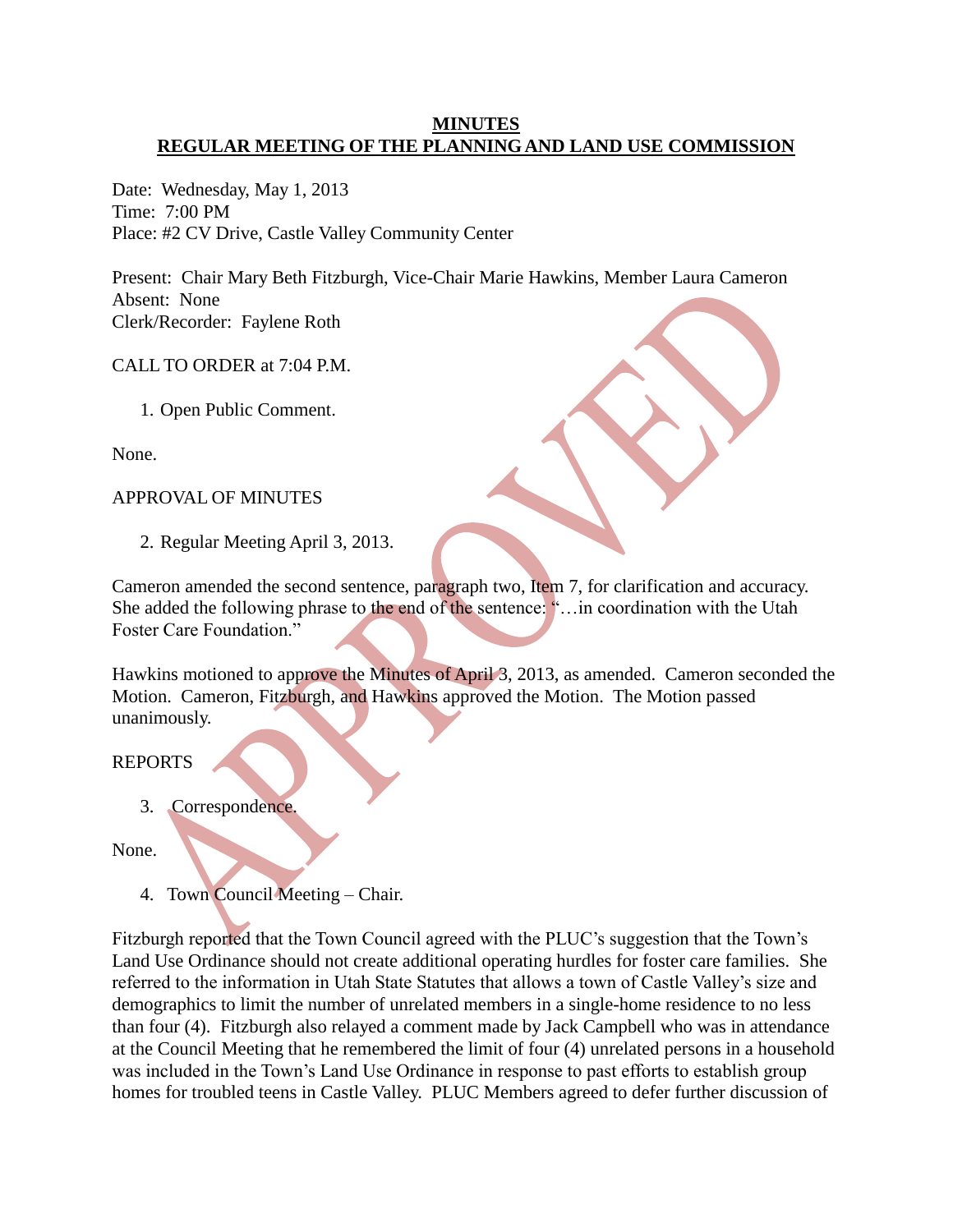how Ordinance 85-3 should address foster care homes until after the Survey Report and General Plan have been completed.

The Town Council, according to Fitzburgh, is planning to re-open contract discussions with the current owners of the Castle Valley Inn. The owners—Jason and Jeanette Graham—have purchased a lot adjacent to the Inn and plan to build a private residence for themselves on the new lot. Fitzburgh reported that the current contract between the Town and the Inn requires that either the owners or a manager be a permanent resident on the Inn property. The Grahams have hired a manager who will live on the property once they move into their new home. She noted, however, that a review of the contract revealed some sections—including inspection schedules that the Town would like to revisit. The Town has prepared a draft Memorandum of Understanding that the Town will present to the Grahams to identify sections of the contract to be reviewed. Fitzburgh informed PLUC Members that the PLUC will need to review the sections identified in the final Memorandum of Understanding and make specific recommendations to the Town Council for suggested changes.

In her PLUC Report to the Town Council, Fitzburgh asked Council Members to review the General Plan Survey and provide feedback to the PLUC identifying sections where they would like to see more analysis.

Fitzburgh also reported that the Town Council is developing a pay raise policy. She said she will be conducting an annual evaluation of the PLUC Clerk's work performance and asked that PLUC Members submit any comments they may have to her.

5. Permit Agent.

The Building Permit Agent presented a report for activity during the month of April 2013. A Certificate of Occupancy was approved and two electrical permits were issued for upgrades to accommodate plug-in generators.

Roth reported that the electrical contractor for the abovementioned electrical permits complained that Castle Valley's permit application was overly complex and time-consuming, as written, for simple installations as required for these two projects. Fitzburgh reported that another resident had complained about the Town's requirement of a notarized signature on a Certificate of Land Use Compliance for a hoop house that was considered a temporary structure. PLUC Members and Building Permit Agent agreed that for the time being the current permit forms still met their needs.

6. Procedural Matters.

Cameron expressed concern that Ordinance 85-3 was not currently accessible on the Town website. Members, as well as the Clerk, observed that availability of documents was not reliable or always explainable. Roth noted that documents can sometimes be opened in another tab or window when clicking on the title does not work. Fitzburgh requested Roth to ask the Town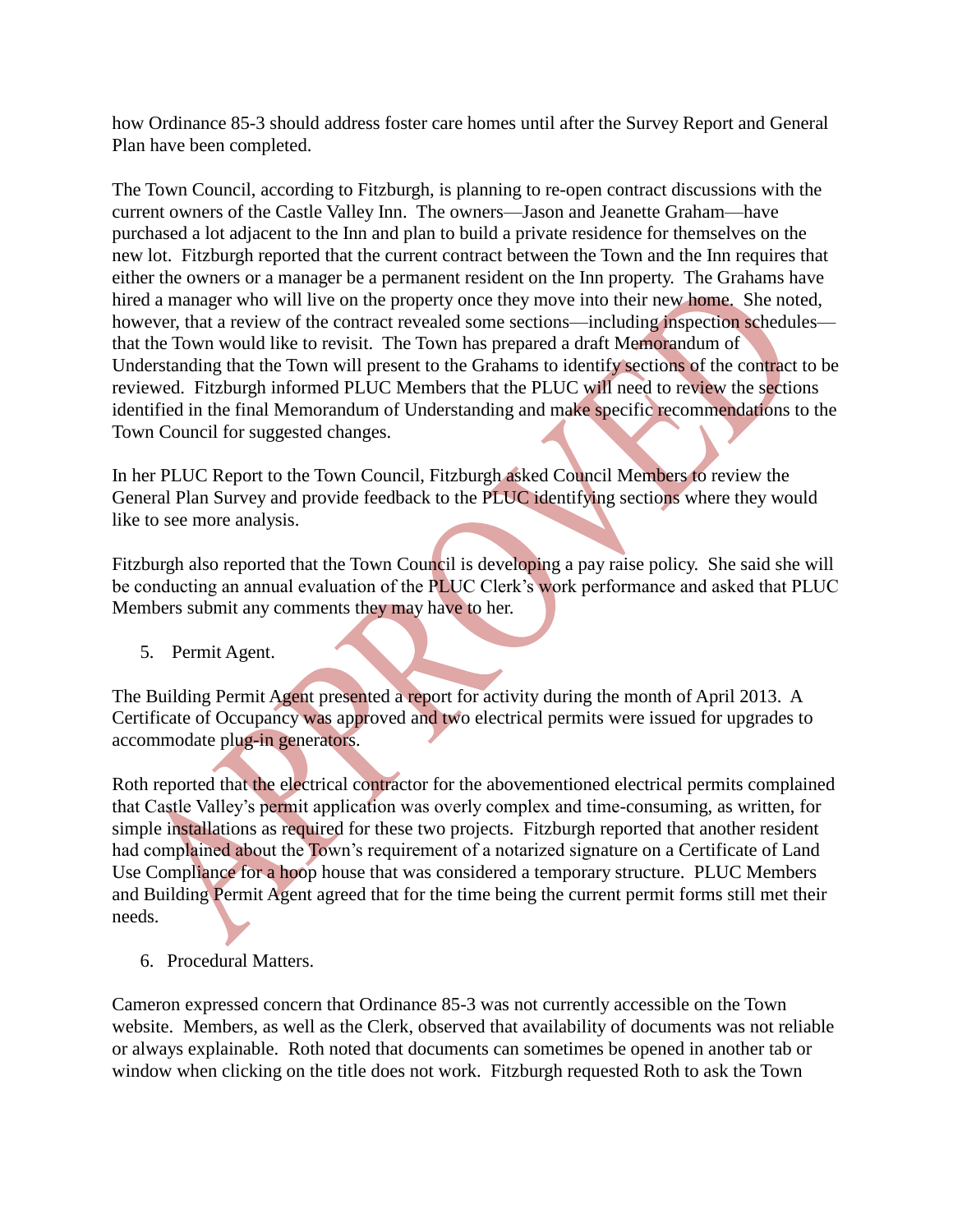Clerk to consult with the Town's website manager to determine what could be causing the failure of documents to open.

Members also discussed how to address issues with the group dynamics of analyzing and producing the Survey Report. They decided to incorporate their concerns during the discussion of the General Plan Review in Item 7.

NEW BUSINES

None.

# UNFINISHED BUSINESS

7. Discussion and possible action re: General Plan Review (tabled).

Cameron motioned to untable Item 7. Hawkins seconded the Motion. Cameron, Fitzburgh, and Hawkins approved the Motion. The Motion passed unanimously.

Some ideas were considered that could have made the survey analysis proceed more efficiently; such as, more directed training in using the database, more time to review the database as a group, and better communication about defining categories, determining the most important information generated, and how to present the data.

PLUC Members continued to discuss how to best present the overwhelming display of numbers, percentages, and rankings. They agreed that Hawkins would write an introductory summary of survey results that would emphasize relative terms over numerical descriptions. Members also agreed that the more detailed report prepared by Fitzburgh, which uses actual numerical responses and percentages to present survey results, would serve as the working document for interpreting the survey results. A few changes, which were suggested by those present, will be made to the next draft. Both the summary and the detailed report will be made available to the public.

Members selected the following questions to be displayed as bar graphs: A7 regarding a municipal well; A10 and A11 regarding septic regulations; C3, G2, E4, and F3 which received the greatest opposition; and C1, B4, F2, and G1 which received the greatest support. Cameron will relay this request to Jeff Fink.

Cameron, Fitzburgh, and Hawkins all presented drafts of summaries for various parts of the report. Sections were reviewed for consistency in interpretations and how to best present the results for different types of questions. Those changes agreed to will be incorporated into the next draft to be presented at the June 5, 2013, PLUC Meeting. Members also reviewed sections that included conclusions or possible editorializing. They decided to maintain the report itself as a statistical document and to include commentary, questions, concerns, and conclusions at the end of the introductory summary. In response to a question from the public, PLUC Members will